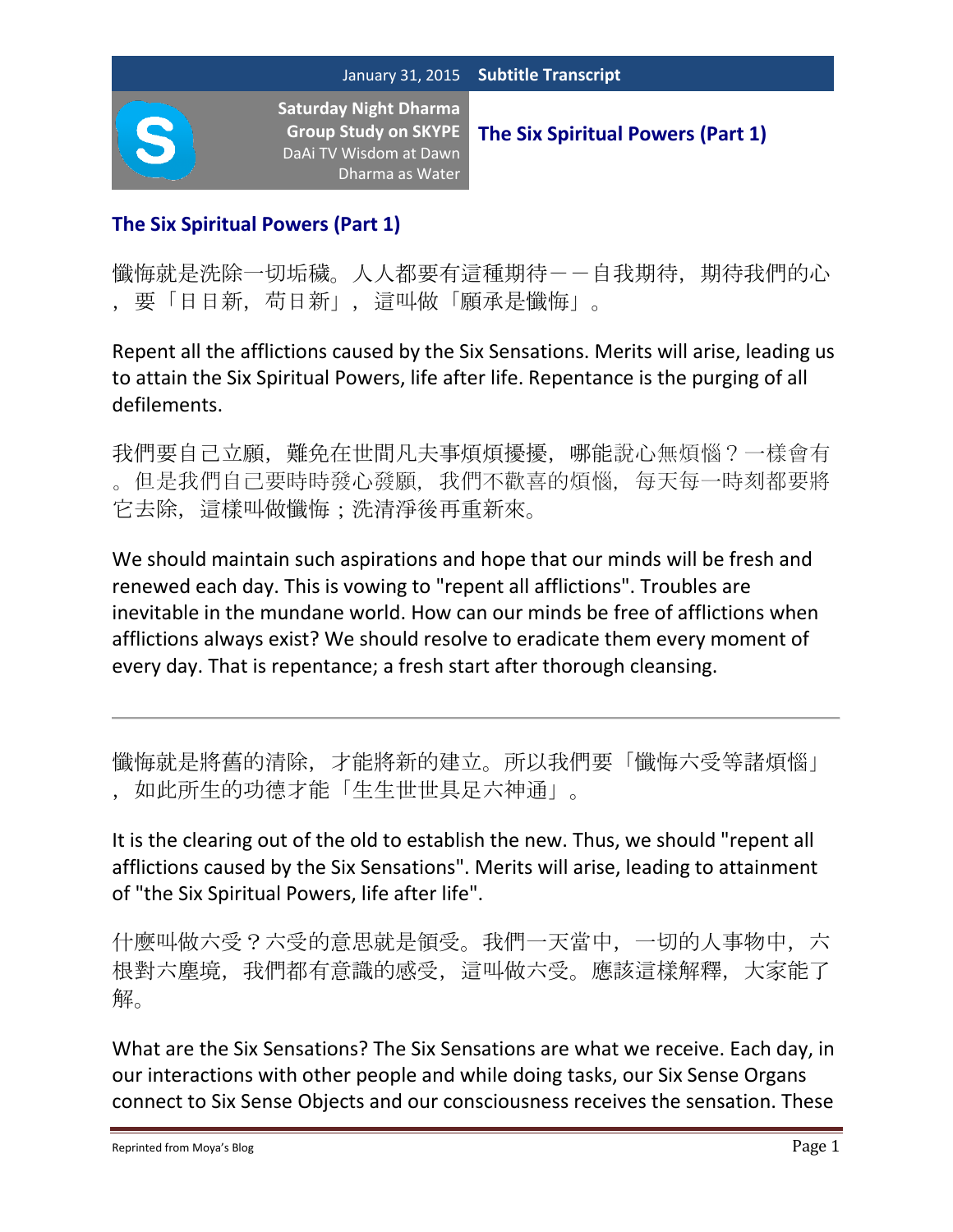

**The Six Spiritual Powers (Part 1)**

are the Six Sensations. By interpreting it this way, everyone should be able to understand.

所以六受,是在我們的日常生活中--行、住、坐、臥、語、默、動、靜, 這都不離開六種動作。絕對沒有離開根對塵,絕對沒有離開我們意識的感想 。這叫做六受。

The Six Sensations are part of our daily life. Either walking, standing, sitting, sleeping, speaking or silent, moving or standing still, we are always experiencing the Six Sensations. They involve all of our senses and external states. The feelings of our consciousness make up the Six Sensations.

六根和外面的境界,這都是我們心靈上所受的。所以我們常常說:「煩惱啊 !煩惱!」煩惱從哪裡來呢?煩惱就是從根塵。不離開六種的感受, 所以才 會常常囤積煩惱。

The meeting of our six senses and external states gives rise to our mental sensations. That is why we always have afflictions. Where do afflictions come from? They are formed by our senses and sense objects. If the Six Sensations influence us, we often accumulate afflictions.

學佛;吸收佛陀的教法,我們必定要先將六受去除。所以我們若能如此,才 能生生世世具足六神通。

To practice Buddhism and absorb the Dharma, we must eliminate the Six Sensations so that we can attain the Six Spiritual Powers life after life.

為什麼叫做神通?「神」就是「天心」;意思就是說,我們的心能通達一切 。以前的人 就把它的名稱叫做「天心」。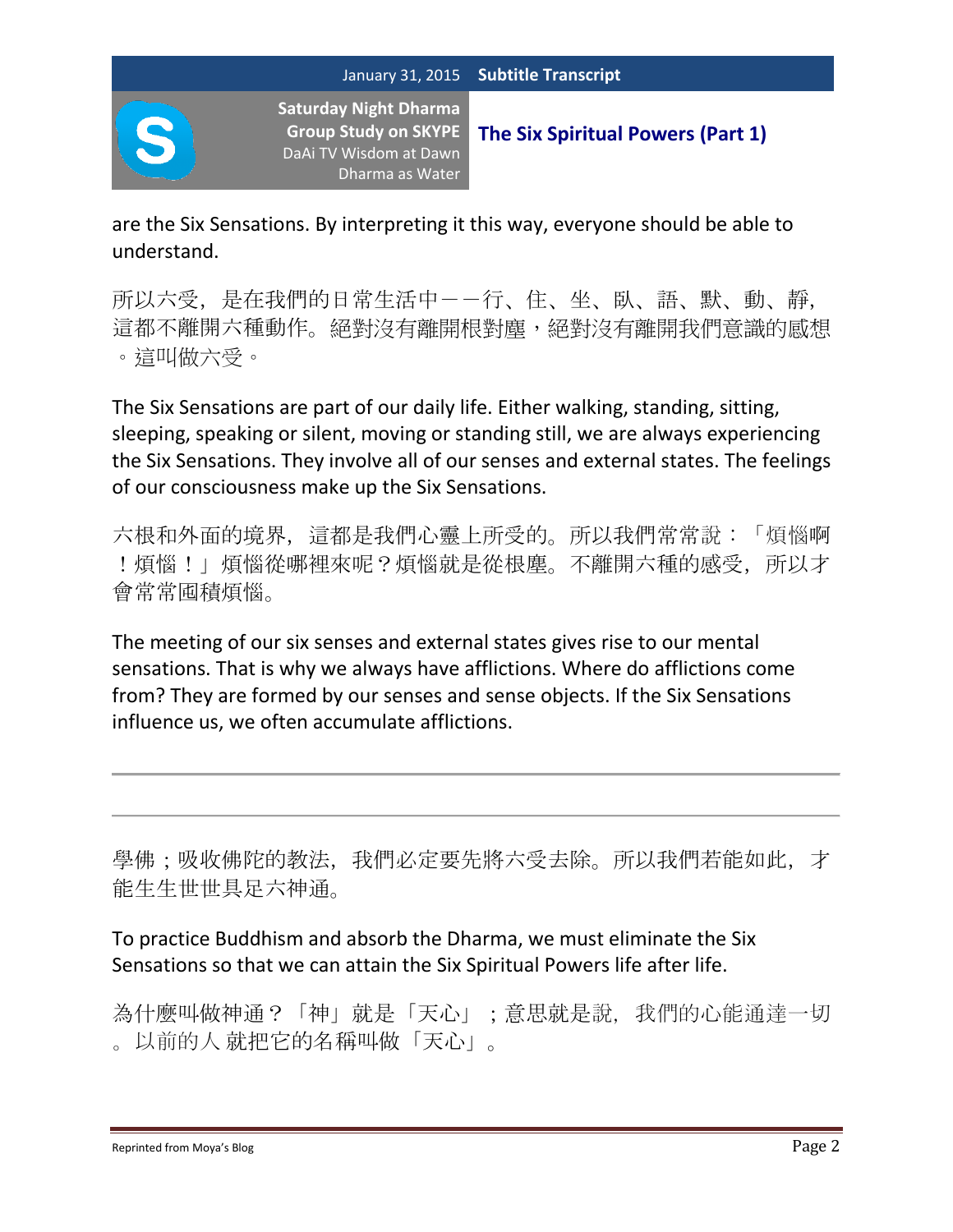

**The Six Spiritual Powers (Part 1)**

Why are they called Spiritual Powers? "Spiritual" means "omniscient". It refers to a mind that comprehends everything. In the past, people called it the "mind of heaven".

「通」就是「慧性」,所以我們的心沒有被凡夫「知其一、不知其二」,沒 有被此束縛住,所以它能通達。不論是天地萬物的事都能知道,所以叫做神 通。

"Power" refers to the nature of wisdom. When the mind is not bound by mundane ignorance, when it does not have these limitations, it can comprehend all the knowledge and matters in the world. These are Spiritual Powers.

通就是慧;我們的智慧。有了智慧,我們無事不知、無物不識,所以每一樣 事物,我們都能分析清楚。

Spiritual Power is the wisdom to understand everything clearly. With wisdom, we know and understand everything. We can clearly analyze every matter and thing.

哪怕是我們日常吃的飯;有的人就說:「飯不要吃太多,因為裡面的卡路里 太高,吃太多飯會過胖。」所以有一段時間,很多人就不敢吃飯,變成營養 不良。

For example, some people suggest that, "We do not eat too much rice because it contains many calories and will make us fat." So for a while, many people did not eat rice. This led to malnutrition.

這雖然是知道沒錯,米是人人生活中所需要,能維持我們的生命。若是吸收 過度,當然有澱粉會使人發胖。為了這樣就不吃它,所以變成營養不良!如 此叫做「知其一不知其二」;只知道一項,所以變成偏差了。

Rice is an essential part of our diet, it helps to sustain our life. If we eat too much of it, the starch will make us fat. But if we do not eat it at all, we will not get all

Reprinted from Moya's Blog **Blog Page 3** and the Reprinted from Moya's Blog Page 3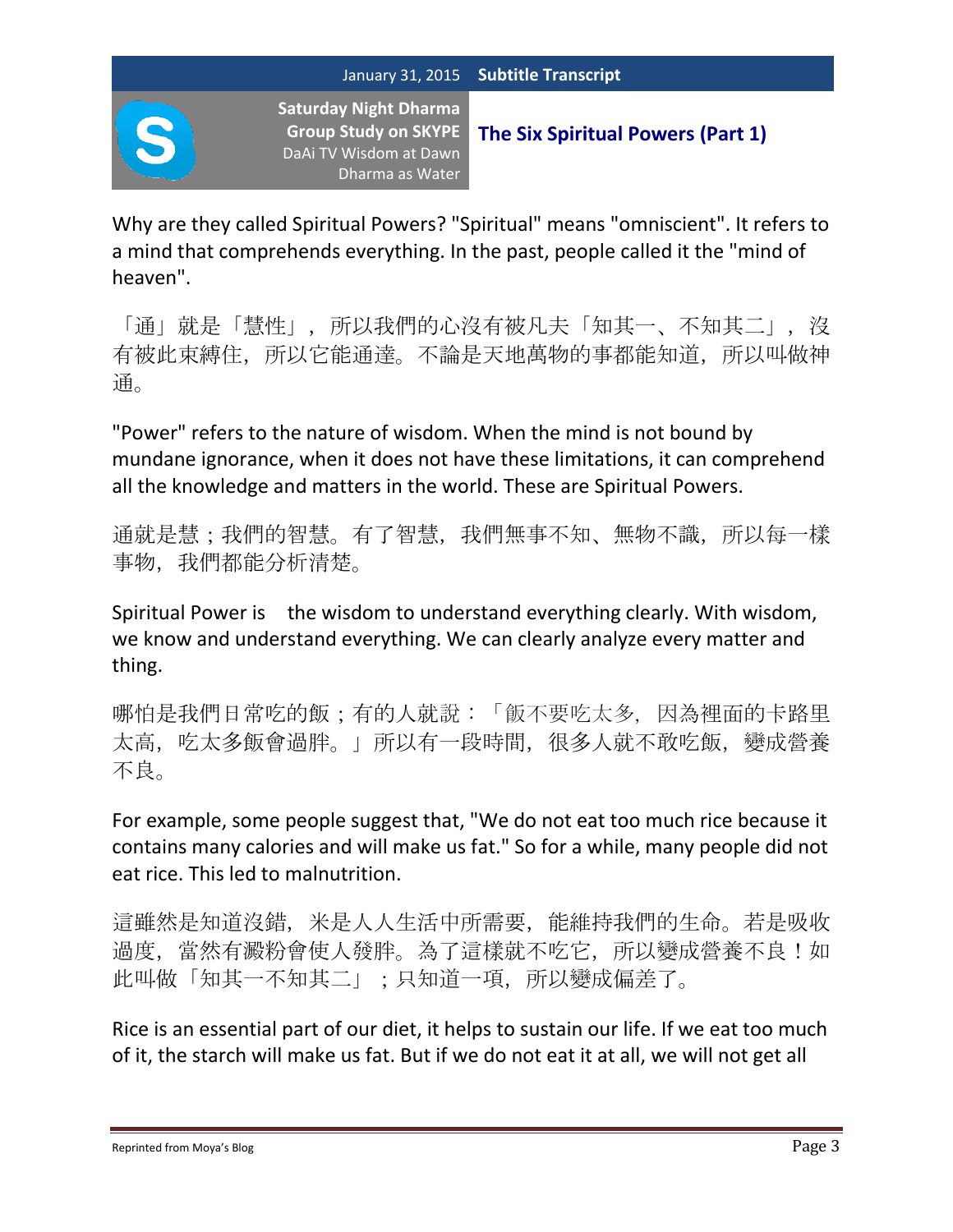

**The Six Spiritual Powers (Part 1)**

the nutrients we need. This is called having partial knowledge, knowing only one aspect. It leads to misguided ways.

*Spiritual Power: Spiritual means omniscient. Power means the nature of wisdom. The nature of wisdom shines on everything with no obstacles.*

同樣的意思,「慧性」——天心慧性這叫做神通,每樣都能知道。

Similarly, the nature of wisdom and the omniscient mind are known as Spiritual Powers, or "having complete knowledge".

但是最怕的就是有所偏頗!

However, one should be careful of going astray.

看看多少人修行,動不動就說:「我已經得到神通了。」這實在是要很注意 !其實神通沒什麼,只要你的精神專注貫徹,自然事物無礙;所以怕的就是 心散亂。心若能歸一,自然就無障礙,這樣就通了。

Many practitioners claim they have obtained Spiritual Powers. We should be very cautious of this. There is actually nothing to Spiritual Powers. If we are completely focused, nothing can obstruct us. Thus, one should fear scattering the mind. If the mind is focused, it has no obstacles; it is unobstructed.

看到一則新聞--是說一隻狗,牠的主人行動不方便,所以牠會到提款機前 ;牠會把卡放進去,然後將主人的密碼按出來,要領多少錢,錢就出來了。 牠領到錢,提款卡咬著送到主人手中。

There was a news story about a dog, whose owner has restricted mobility. The dog would take the ATM card to the machine, input the PIN and amount, then take the money in its mouth, and bring the money and card back to its owner.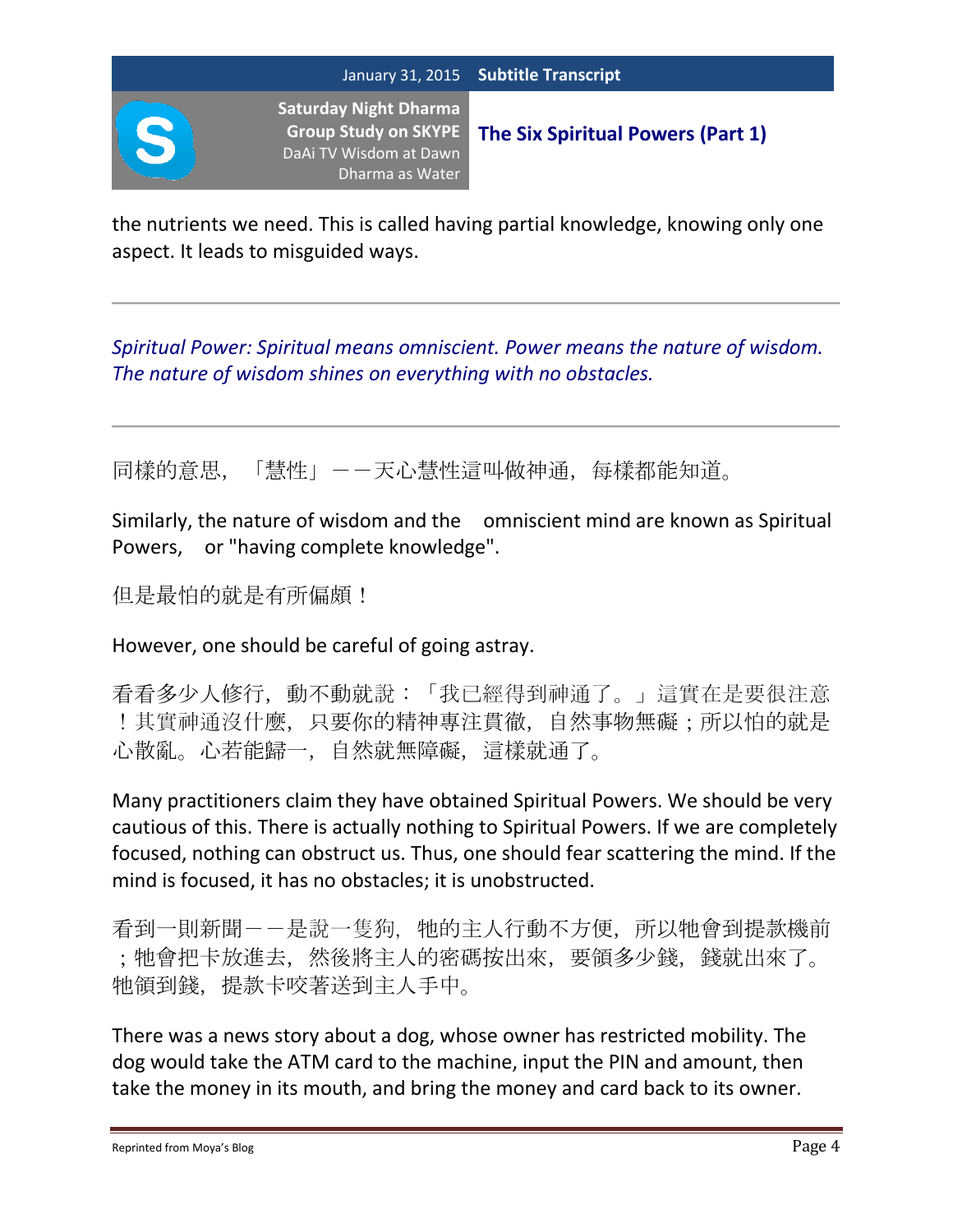你們說這是不是神通呢?不只是人會有神通,連狗還是一樣有神通;這種神 通是訓練出來的。我們就能知道眾生平等,這個身形雖然不同,牠是狗的身 ,我們是人的身,其實靈性一樣。

Isn't this similar to having Spiritual Powers? Spiritual Powers do not only pertain to humans, dogs can also develop such abilities with training. So we can see that all beings are equal. Although our physical forms are different, humans and dogs have the same spiritual nature.

所以佛陀,他的《本生經》中,或是《阿含經》中,都提到象、鹿王、獅王 、孔雀王等等…很多動物的形。雖然現身在畜生界,但是牠的靈性也是很通 達人性,所以也會說話。這佛經中說的;難道是神話嗎?

So the Buddha, in the Jataka Sutras and the Agama Sutra, often mentioned elephants, the deer king, the lion king, the peacock king, and many other animals. Although they were in the Animal Realm, their spiritual natures were like human natures. These animals could even speak. This was recorded in the Sutras; should we regard it as a myth?

我們以前也常常聽到--聽到狗救主人,狗保護主人等等…這都要訓練。

We have often heard about dogs rescuing and protecting their owners. This all requires training.

所以我們修行, 就是要像這樣訓練。訓練就是要全神貫注!我們要全精神貫 注接受訓練;修行和此相同。

Thus, we should practice as if we were training. Training requires complete focus. We have to train with complete focus, and we must practice the same way.

我們若是精神不統一,聽話都聽不進去了,哪能依教奉行呢?或是我們的心 不專一,現在聽,很快就忘記了;我們若是忘記,失去記憶,功能就沒了。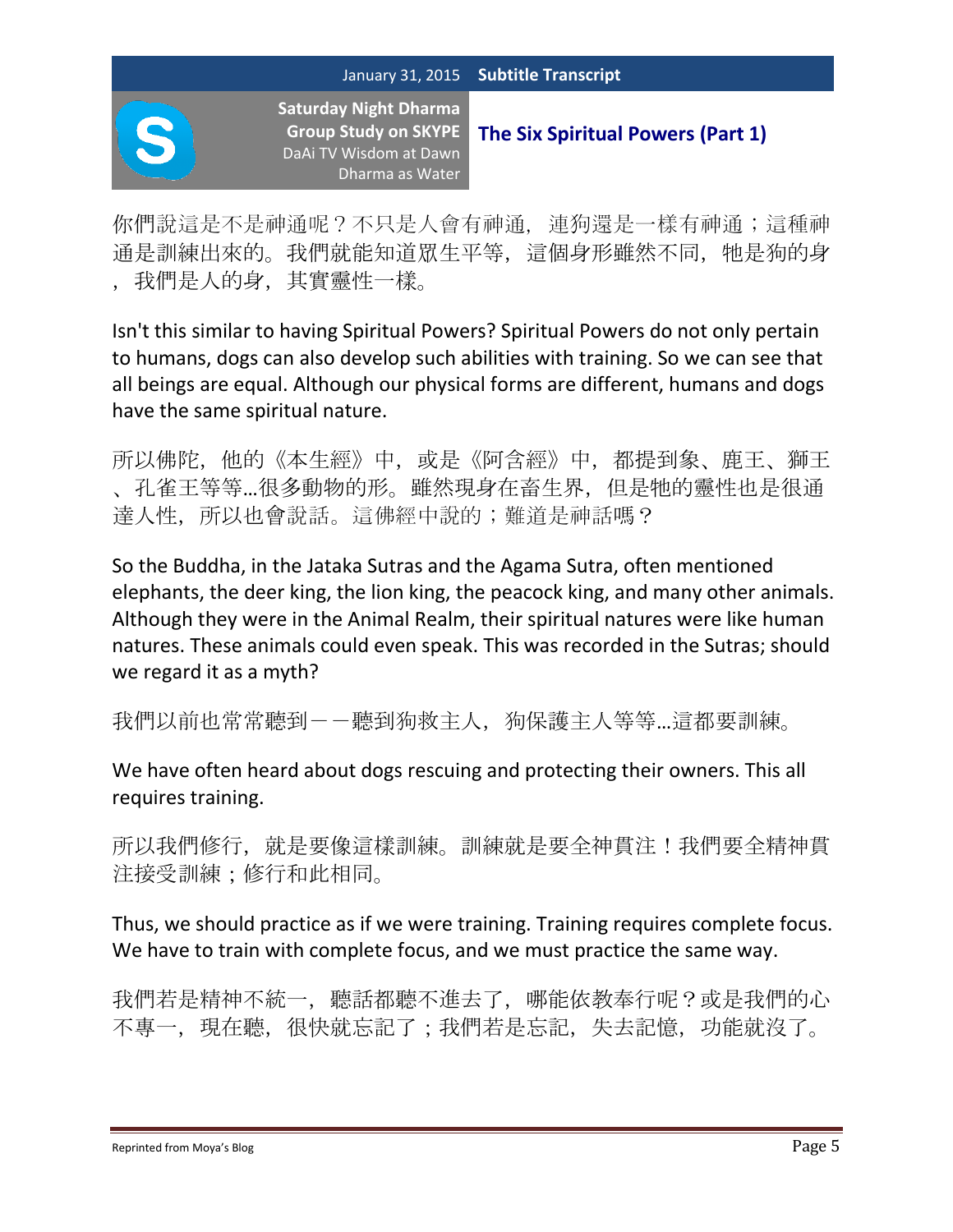

**The Six Spiritual Powers (Part 1)**

If we are not focused and cannot even listen, how can we follow and practice with discipline? If our minds are not focused, we may listen but quickly forget. If we forget, then the knowledge is gone.

所以我們應該要用心,才不會忘掉。

Thus, we should be more mindful so that we do not forget.

佛法本來就是在生活中,只要為我們開啟一道門,我們從這道門進去,道就 在面前。

The Buddha-Dharma is found in our daily life, and it opens a gateway for us. If we go through it, we find the path before us.

同樣的意思。所以「六神通」意思就是--「精神貫注,開啟智慧」,這叫 做「神通」。

Similarly, having the Six Spiritual Powers means focusing the mind and unlocking our wisdom. This is Spiritual Power.

*The Power of Omniscient Eye.*

*It can see the beings in the Six Realms, endlessly cycling through birth and death, and can observe myriad things, without any obstructions.*

第一就是「天眼通」,就是「能夠見六道眾生,死此生彼,苦樂之相。」還 有「能見一切世間色彩,種種形形色色,一點都不會有障礙。」這叫做天眼 通。

The first is known as the Omniscient Eye. "It can see the beings in the Six Realms, endlessly cycling through birth and death, and can observe myriad things, without any obstructions." This is called the Omniscient Eye.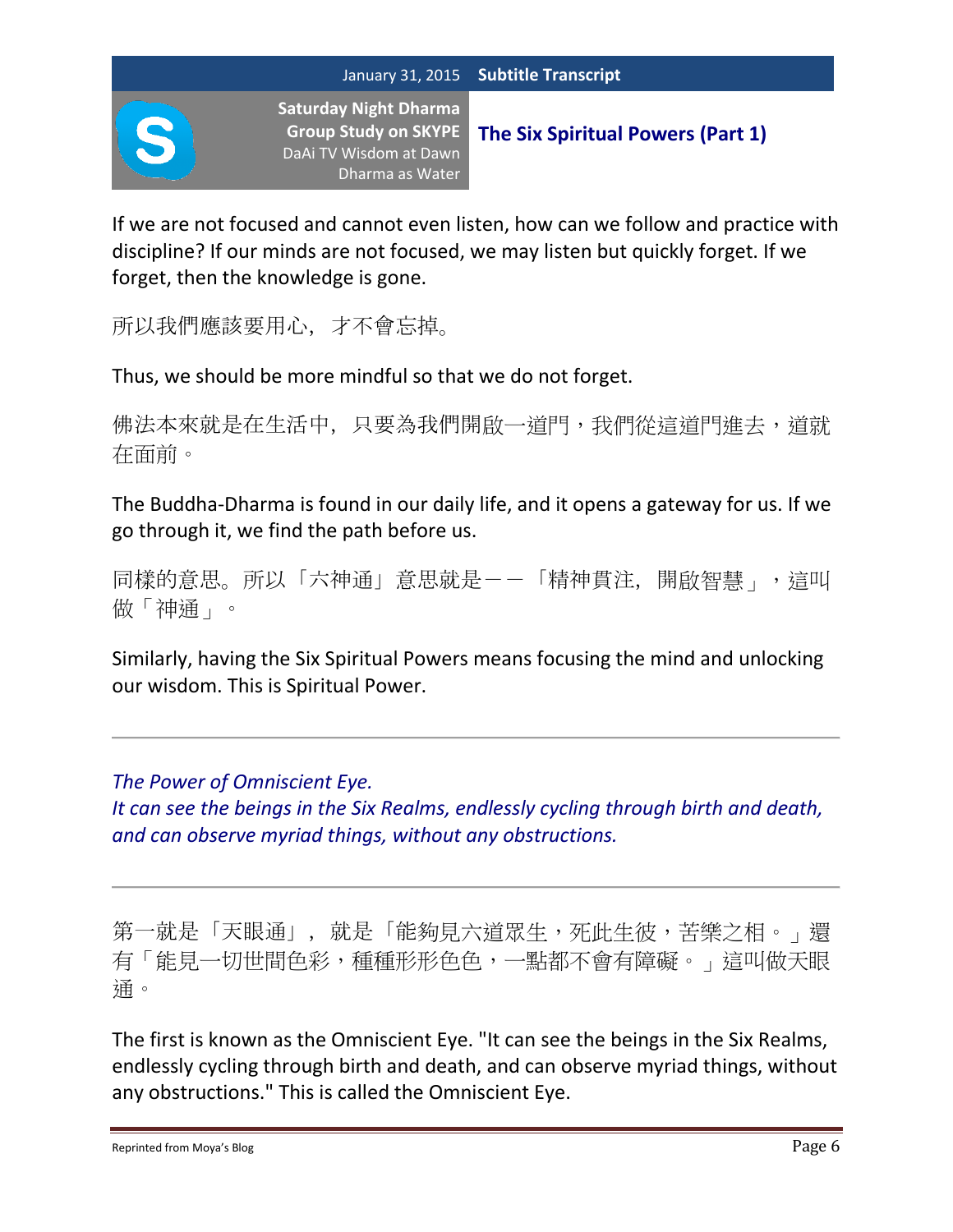天眼通能對六道眾生、一切的生態,他無不看不到,完全都能知道、能了解 。

With this power, one knows and completely comprehends the details in the lives of all beings in the Six Realms.

*The second is the Omniscient Ear, which can discern the various emotions of sentient beings in the Six Realms. It can hear everything, whether it is speech or sound.*

第二「天耳通」。就是說,六道的世間一切眾生,苦樂憂喜等等…或是不管 什麼樣的語言,以及音色都能夠明白,這些都聽得到。

The second is the Omniscient Ear, which can discern the various emotions of sentient beings in the Six Realms. It can hear everything, whether it is speech or sound.

有的人很聰明,聽到有人在說話就能分析--「這個人在說話,是隱藏著內 心的苦難,說著很歡喜的話,這是言不由衷。」有的人聽到就聽得出來。所 以我們要知道天耳通, 就是用心聽眾生的聲音。不只是聽人的聲音, 也能聽 其他眾生的聲音。

Some people are very sharp; when hearing others speak, they can gauge their hidden emotional suffering. Someone can say they are happy, but how they sound does not reflect their true feelings. Some people can detect this right away. Thus, Omniscient Ear is mindfully listening to the voices of all beings, not only humans.

孔子在世時,他的弟子公冶長,他能聽小鳥的聲音。小鳥說話的聲音,牠們 對答的語言,他聽得懂。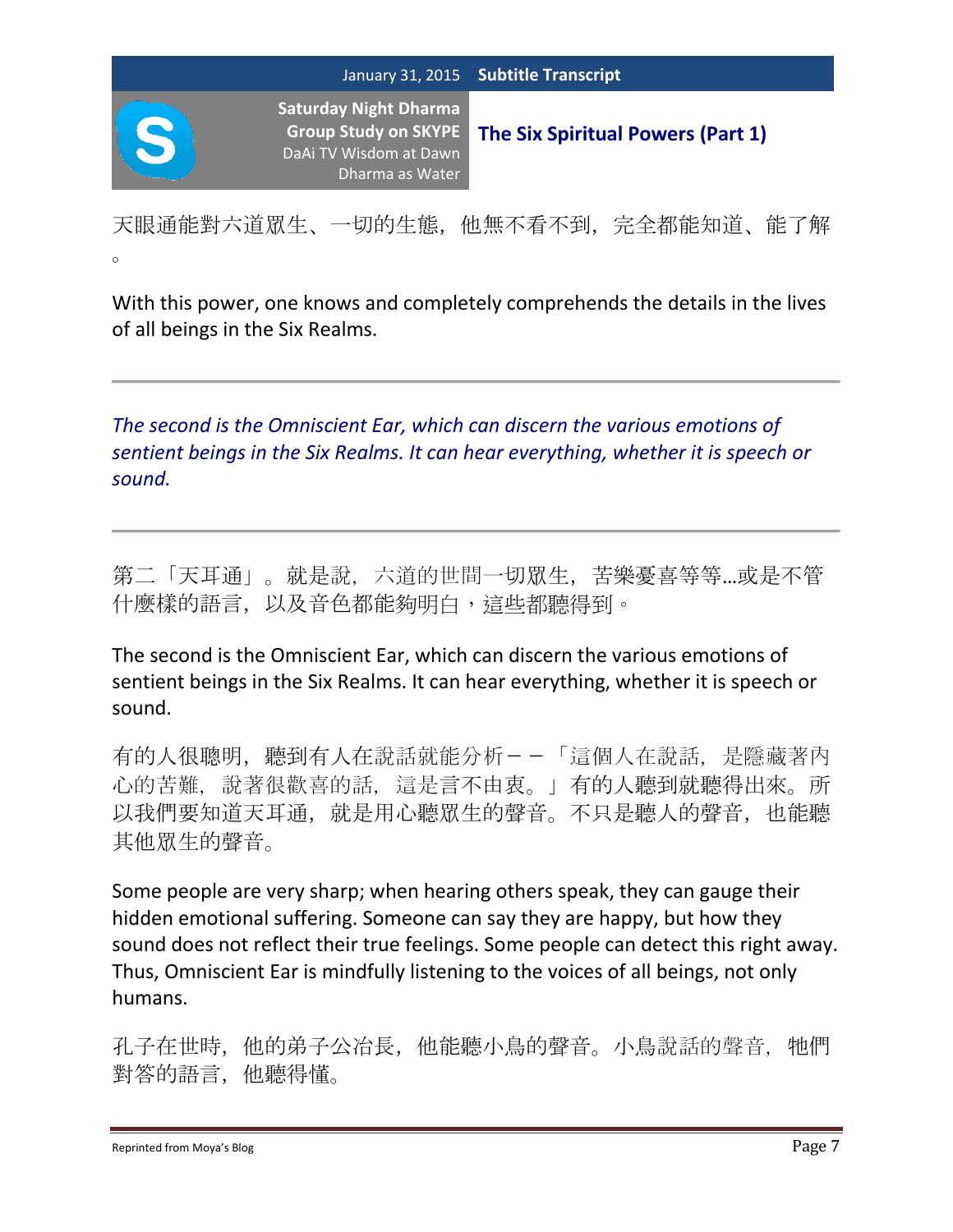

**The Six Spiritual Powers (Part 1)**

One of Confucius' disciples, Gong Zhi-chang, could listen to the language and conversations of birds and understand them.

當時有那樣的人,近代也是有這樣的人。他將心靜下來,就能通達其他眾生 發出的聲音。應該每一道的眾生,每一類的生命,都有語言通達的聲音。但 是我們凡夫,光是聽人的聲音,就有很多語言不通了。

There were such people in the past, and some in the present as well. When their minds are quiet, they can connect to the voices of other beings. There is a universal language that all species and all living beings share. Yet people have a hard time just understanding the various languages we have created.

日語,多數的人現在都是不懂較多。少數的人讀過,要不然就是老一輩的人 。所以年輕一輩,不論是日語、英語、德語,很多的語言我們都不通了。光 是人的語言都不通了,要如何能通六道眾生的苦、樂、憂、喜、語言等等… 音聲?實在不是那麼容易,那也要有充分的智慧。

Nowadays, most people in Taiwan no longer understand Japanese, unlike the older generations, who studied the language. There are many languages, such as Japanese, English and German, that many of us do not speak. Human language alone is difficult to learn, so how can we also understand the emotions and languages of other beings in the Six Realms? It is indeed difficult and requires sufficient wisdom.

但是佛陀就是要告訴我們,絕對沒有不可能的事,絕對有可能。凡夫要成佛 絕對不困難!

The Buddha was trying to teach us that nothing is impossible; everything is possible. It is not hard for us to attain Buddhahood.

就像那隻狗,一隻狗,你若不用心去教牠,牠怎麼會打密碼呢?咬提款卡放 入提款機,往那個領錢的機器放進去,這若不是經過訓練,哪有可能呢?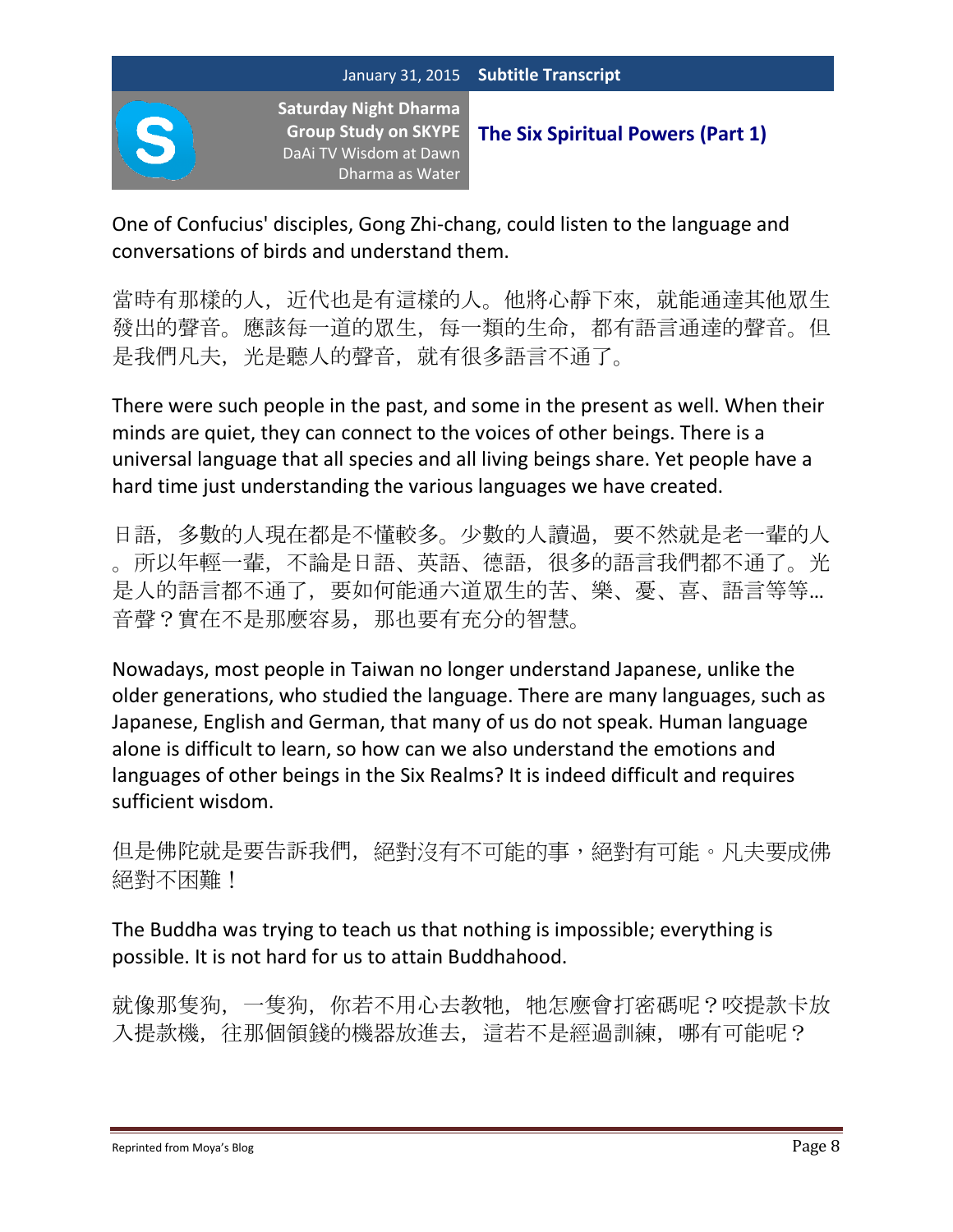

**The Six Spiritual Powers (Part 1)**

Even a dog, with proper and mindful training, can go to an ATM, enter a PIN, insert and remove an ATM card, and carry the money back. But without training, it would not be possible to do this or understand the owner's commands.

所以佛陀就是要我們全神貫注,自然神會意通,這叫做神通。

Thus, the Buddha taught us to focus and to attain an unhindered mindset. This is known as Spiritual Power.

第三就是「他心通」。不只是自己的心通達了,我們也應該要去了解「別人 的心到底在想什麼?」

Third is the Power of Knowing Others' Minds. Not only should we know our own minds, we should also understand what others are thinking.

若是智商較高的人,看人就知道他的心在想什麼,知道他的習氣如何,習慣 等等…他能分析。

An intelligent person knows what others are thinking and understands their tendencies and habits just by observing them.

說一,對方就知道還有二、三、五、六要說,所以這叫做他心通。

By knowing one aspect, an intelligent person can understand the other aspects. This is called Knowing Others' Minds.

再來是「宿命通」。有的人就知道--「我不只知道你現在,我還知道你的 過去,知道你的未來」,所以這叫做宿命通。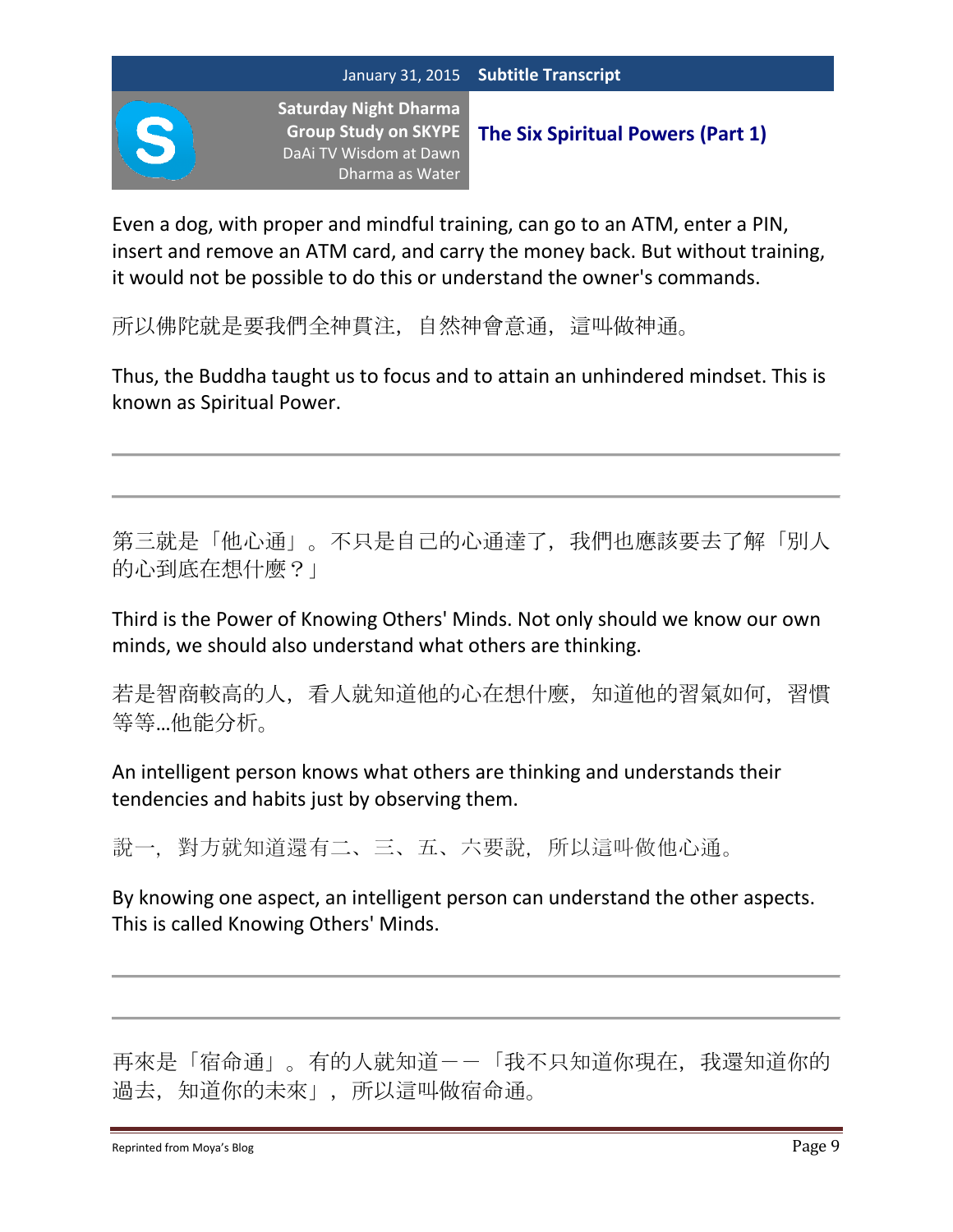

**The Six Spiritual Powers (Part 1)**

Next is the Power of Knowing Past Lives. Some people know of not only the present life, but also the past and future lives of others. This is the Power of Knowing Past Lives.

知道自己的過去、現在、未來,甚至知道別人的過去、現在、未來;這是不 是有困難?其實也不困難!只要用智慧好好去分析, 過去是什麼樣的因, 現 在得到什麼果--「我現在應該要造什麼因,我應該知道我將來是什麼果報  $\overline{\phantom{0}}$ 

They know of their own past, present and future lives, as well as those of others. Is this difficult? It is actually not difficult. It only requires considering what kinds of causes elicit what types of effects. By knowing the causes we create now, we will know what future retributions will come.

只要我們起一念信心,全神貫注無事不通,這也是叫做宿命通。

With faith and complete focus, there is nothing we cannot achieve. This is known as the Power of Knowing Past Lives.

我們不要想得那麼神!佛陀的教育,就是要我們好好推究過去,知道現在, 注意未來。這是過去、現在、未來,我們應該要有的。

We should not think it is superstition. The Buddha taught us to investigate how we were in the past, to know how we are in the present, and to be cautious of the future. This is what we should work on.

*Fifth of the Six Spiritual Powers is the Power of Unimpeded Bodily Action. The body can travel by flying with no obstacles.One can disappear in one place and appear in another. One's size can change from big to small and from small to big, manifesting according to one's will.*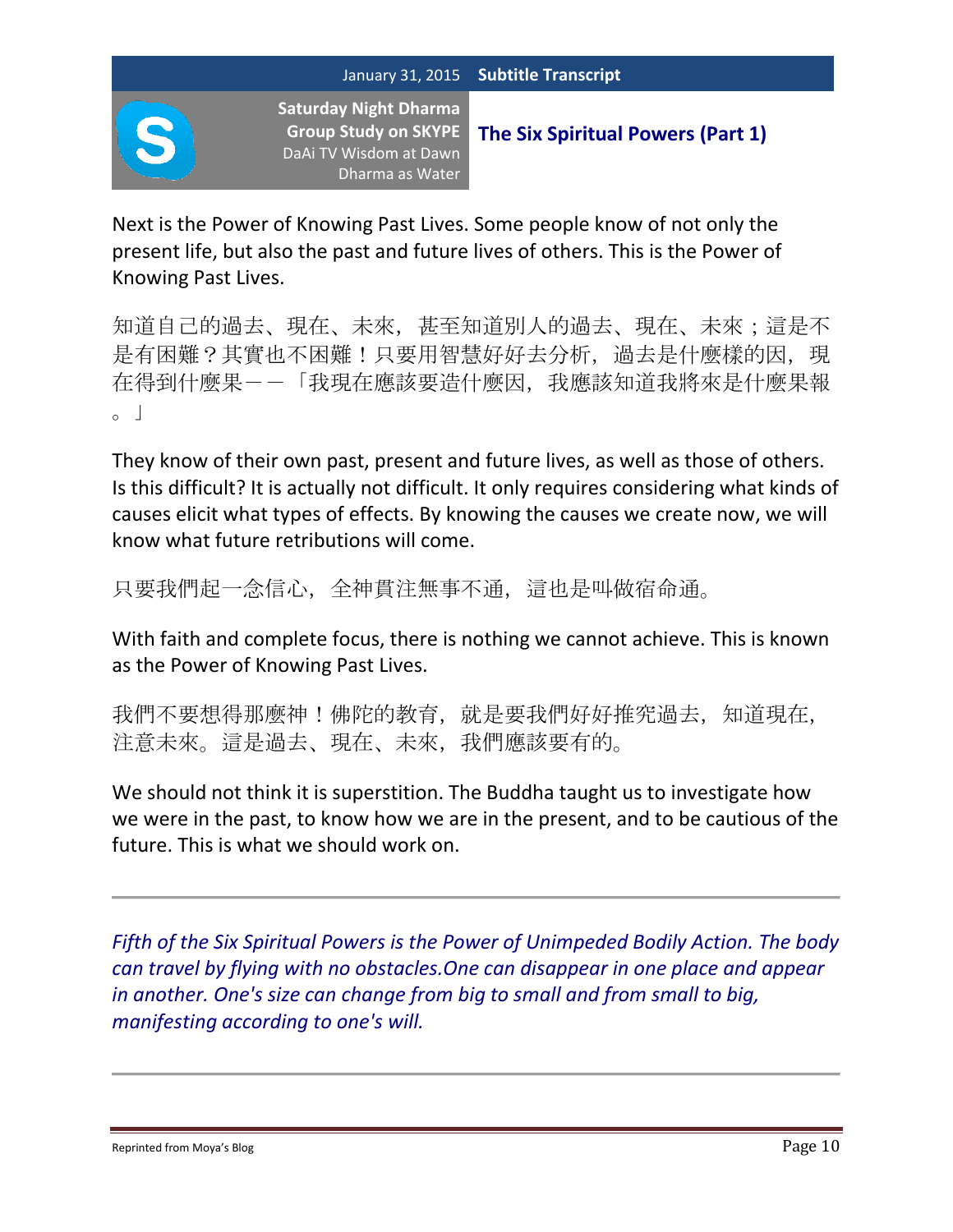再來就是「身如意通」。身如意通就是說,我們能要去哪裡,都沒有障礙。

Next is the Power of Unimpeded Bodily Action, meaning one can transfer oneself to any place without obstacles.

現在要飛行也沒有困難,現在要去哪裡都沒困難。不過,這裡就是說神通--我們這種「山海無礙、隨意變現」這樣叫做「如意通」。

Nowadays it is easy to fly anywhere. The Spiritual Power described in the Sutra is the ability to move ourselves anywhere at will, and manifest in any form.

有此可能嗎?其實有時候,如何讓我們的身體沒有障礙,我們就要去訓練。 我們若要搭飛機,不是飛機來到我們的面前,是我們要到那裡去。我們若是 身體不方便,就要靠別人。所以身體要照顧得強壯,什麼事無所不辦。

Is this possible? To have no obstacles for our bodies actually requires training. If we want to fly somewhere, we need to get on a plane. If our bodies are not well, we need to rely on others. If we maintain a healthy body, we are capable of achieving anything.

看看在環保站,多少環保菩薩。看看他們,有的駝背可以做到直起來。醫學 說:「這哪有可能?」但是他已經有可能了。不能走的,他能放掉枴杖走出 去。這樣是不是神通呢?

At our recycling stations, there are volunteers with curved spines, who were able to straighten their backs when their doctors thought it impossible. But they were able to achieve this. Those who could not walk before, now walk on their own. Isn't this a Spiritual Power?

神通到底從何而來?就是用心訓練。原來就有的,我們人人原來就有;只是 久了沒用失靈。因為我們是凡夫,所以身的神通已經失靈了。不是不可能, 只是失靈了。像天人就會有這種神通--身的神通。

From where do Spiritual Powers arise? It is from mindfully cultivating what we originally possess. But because we have not exercised these abilities, we have lost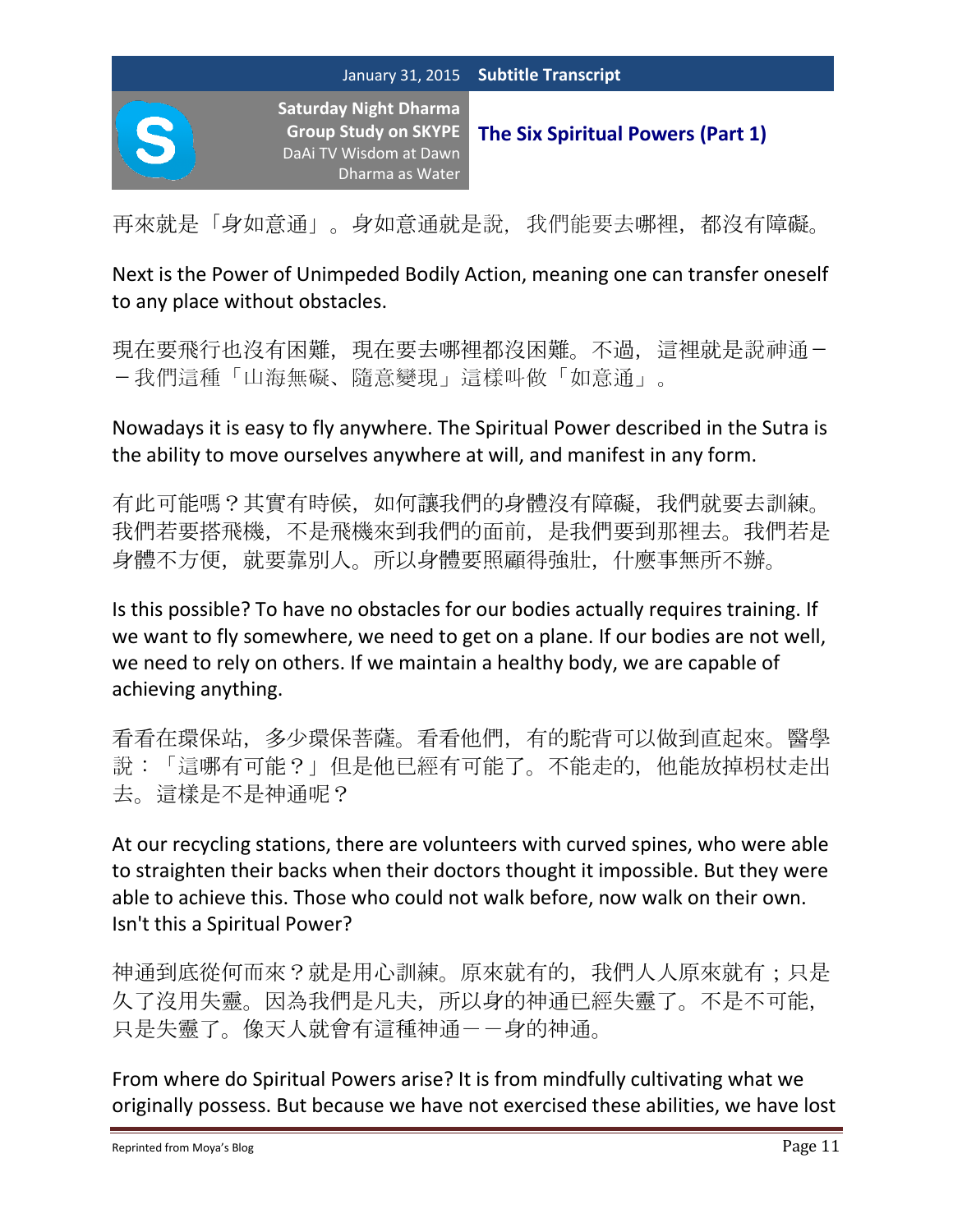

**The Six Spiritual Powers (Part 1)**

them. These things are not impossible, but we have lost the abilities. Heavenly beings possess these Spiritual Powers.

不過, 在人間, 我們好好顧好我們的身;身心端正我們到哪裡都通。

In the Human Realm, if we take care of our bodies and maintain proper mindsets, we too can go anywhere.

像慈濟,我也什麼地方都沒去過。不過,大家都知道慈濟是如何起步,在那 裡他們開始應用。所以說來不用去,很多人就會做我想要做的,愛我想要愛 的人,張開雙手去擁抱蒼生。看,我雖然都在台灣,不過,很多人都替我們 去做, 做很多的事, 翻山越嶺都有;這也是叫做身如意通。

For example, I have never traveled far away. However, people know about Tzu Chi and wish to apply its ideals in different regions. So it is unnecessary for me to go far, because many people have already carried out my wishes. They are loving and embracing all sentient beings. Although I am in Taiwan, many people are still carrying out our work in far away places. This is also the Power of Unimpeded Bodily Action.

第六就是「漏盡通」。

The sixth is the Power of Ending All Leaks.

漏就是煩惱,見思惑遍布在三界,所以我們現在要趕緊好好受持,讓本性現 前。心能明亮光明無所障礙,才不會受外面的境界迷惑。我們若是迷惑,就 不只是墮落六道了;在三界中還是一樣有煩惱!

A Leak is an affliction. Delusions are ubiquitous in the Three Realms. Thus, we should diligently practice and bring forth our innate nature. When our minds are

Reprinted from Moya's Blog Page 12